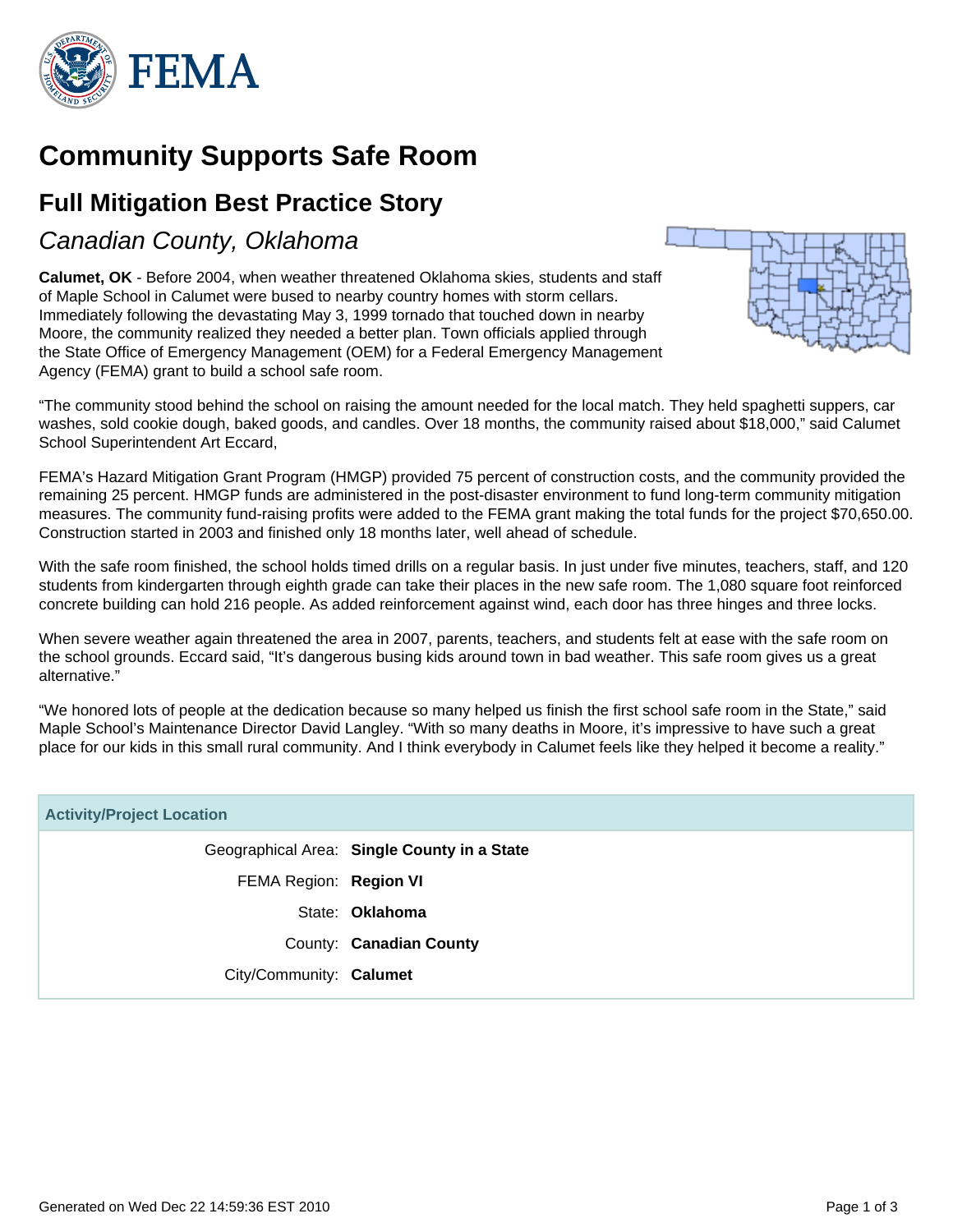| <b>Key Activity/Project Information</b> |                                                                       |
|-----------------------------------------|-----------------------------------------------------------------------|
|                                         | Sector: Public/Private Partnership                                    |
| Hazard Type: <b>Tornado</b>             |                                                                       |
|                                         | <b>Activity/Project Type: Safe Rooms/Community Shelters</b>           |
|                                         | Structure Type: Concrete, Reinforced                                  |
| Activity/Project Start Date: 03/2003    |                                                                       |
| Activity/Project End Date: Ongoing      |                                                                       |
|                                         | Funding Source: Hazard Mitigation Grant Program (HMGP); Local Sources |
|                                         | Funding Recipient: Critical Facility - School                         |
| Funding Recipient Name: Maple School    |                                                                       |
| Application/Project Number: 1355-133-R  |                                                                       |

**Activity/Project Economic Analysis**

Cost: **\$70,200.00 (Estimated)**

Non FEMA Cost:

## **Activity/Project Disaster Information**

| Mitigation Resulted From Federal<br>Disaster? Yes |
|---------------------------------------------------|
| Federal Disaster #: 1355, 01/05/2001              |
| Federal Disaster Year: 2001                       |
| Value Tested By Disaster? No                      |
| Repetitive Loss Property? No                      |

| <b>Reference URLs</b> |                                                                       |
|-----------------------|-----------------------------------------------------------------------|
|                       | Reference URL 1: http://www.fema.gov/plan/prevent/saferoom/index.shtm |
|                       | Reference URL 2: http://www.fema.gov/library/viewRecord.do?id=1536    |